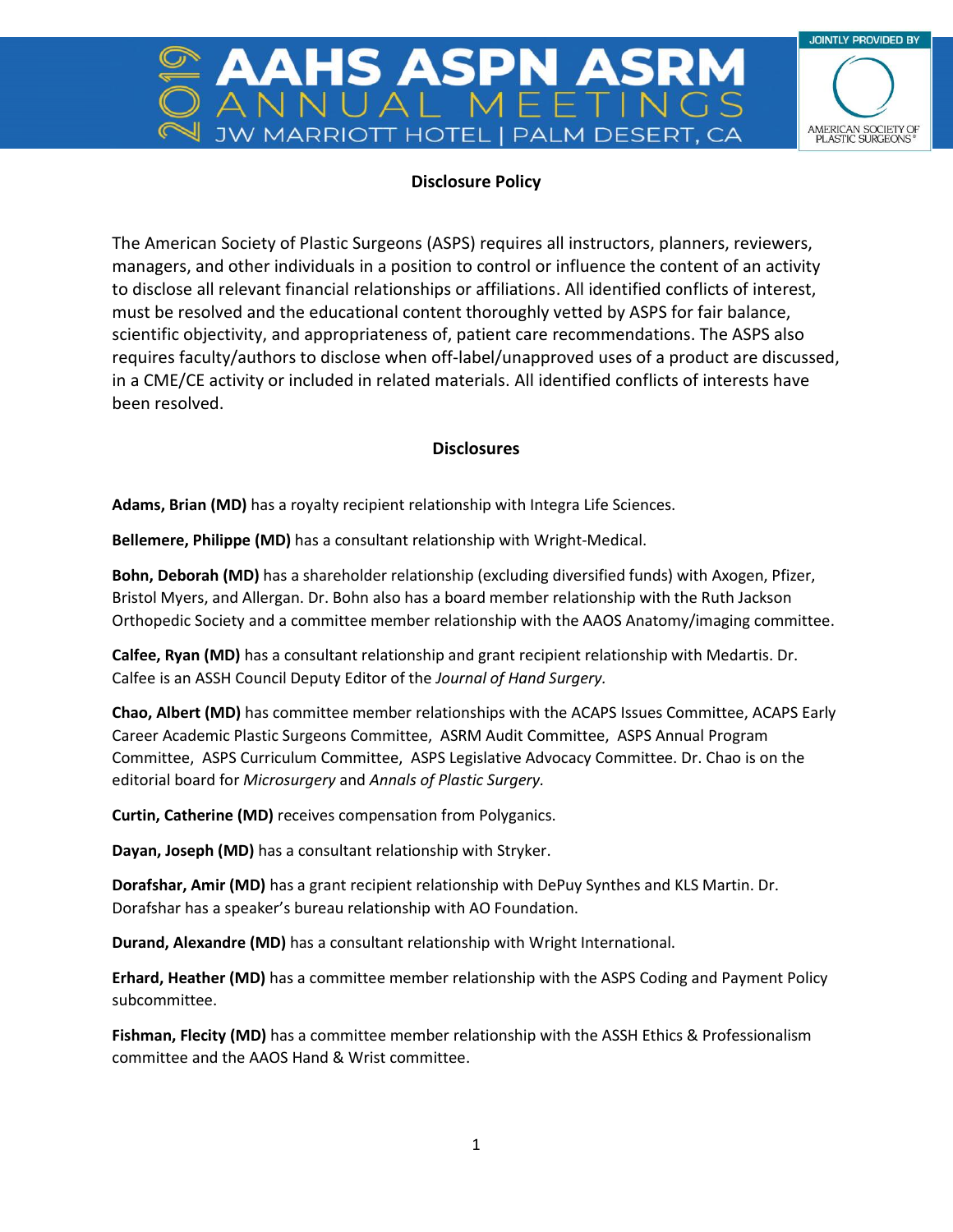

**Fox, Ida (MD)** has grant recipient relationships with the Department of Defense and the Craig H. Neisen Foundation. Dr. Fox also has committee member relationships with ASPN, AAHS, and ASSH.

S ASPN

**Garfein, Evan (MD)** has founder relationship with Sigmasurgical.

**Geissler, Jacqueline (MD)** has received materials from AxoGen and Stryker for residency educational activities and has a committee member relationship with the AAOS Hand & Wrist committee.

**Germann, Guenter (MD)** is the vice president of ASRM.

**Gottlieb, Lawrence (MD)** has an editorial board relationship with JRM.

**Grewal, Ruby (MD)** is an associate editor for the *Journal of Hand Surgery Am*.

**Hammert, Warren (MD)** has board and committee member relationships with ASSH and is an editor for ASSH *Hand-*e.

**Hirche, Christoph (MD)** has an advisor relationship with Acelity, Germany and receives compensation from Scientific Grant Integra, USA.

**Huang, Jerry (MD)** has a consultant relationship with Acumed and a royalty relationship with Arthrex. Dr. Huang is an associate editor of the *Journal of Hand Surgery*.

**Ilyas, Asif (MD)** has an outside relationship with Depuy Synthes, a board member relationship with the Pennsylvania Orthopaedic Society, and receives compensation from the American Foundation for Surgery of the Hand.

**Isaacs, Jonathan (MD)** has grant recipient relationships with Cook BiotTech, Polyganics, and AxoGen. Dr. Isaacs has a speaker's bureau relationship with TriMed, Inc.

**Kalliainen, Loree (MD)** has committee member relationships with ASPS, ABPS, ASSH, and PSRC.

**Klebuc, Michael (MD)** is the chair of the Fundraising Committee for the ASRM.

**Kozlow, Jeffrey (MD)** has a royalty recipient relationship with Baxter and committee relationships with the ASPS Coding Payment Policy committee and Regulatory Affairs committee.

**Kuzon, William (MD)** has a board member relationship with the Plastic Surgery Research Council and the American Council of Academic Plastic Surgeons.

**Lee, Bernard (MD)** has committee member relationships with the ASPS, ASRM, and is the Editor-in-Chief of the *Journal of Reconstructive Microsurgery.*

**Leversedge, Fraser (MD)** has consultant relationships with AxoGen, Stryker, and Bioventus. Dr. Leversedge has a grant recipient relationship with AxoGen and royalty recipient relationships with Wolters/Kluwer - Lippincott, Williams & Wilkens and OrthoHelix Surgical Designs / Wright Medical. Dr. Leversedge has a board member relationship with the American Society for Surgery of the Hand, the American Foundation for Surgery of the Hand, and the American Orthopaedic Association.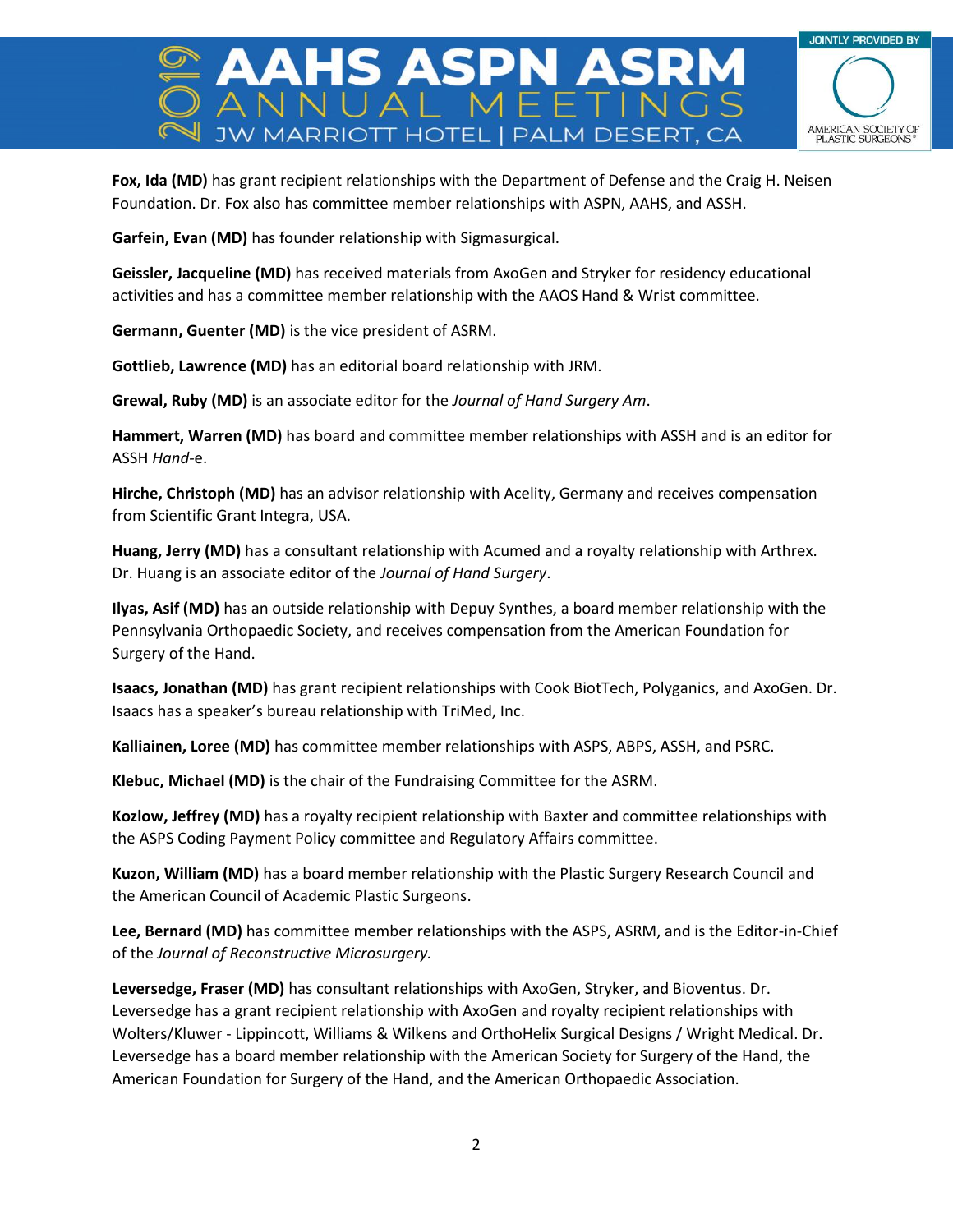

S ASPN

**Levinson, Howard (MD)** has a board member relationship with ASPS and WHS.

**Little, Kevin (MD)** has a grant relationship with NSF/CURAM. Dr. Little has a committee member relationship with AHS, ASSH, and POSNA.

**Manahan, Michele (MD)** has committee relationships with ASPS, AAPS, ASAPS, Med Chi, and AMA.

**Momeni, Arash (MD)** has consultant relationships with Allergan, AxoGen, and Stryker. Dr. Momeni is also on the editorial board for the *Annals of Plastic Surgery* and *Microsurgery.* Dr. Momeni has a committee member relationship with the ASPS Clinical Trials Subcommittee.

**Moran, Steven (MD)** has a consultant relationship a royalty recipient relationship with Integra. Dr. Moran receives compensation from Mesh Suture Co. Dr. Moran is an associated editor of the *Journal of Wrist Surgery*. Dr. Moran has a director relationship with the ABPS.

**Naam, Nash (MD)** is an associate editor of the *Journal of Hand* Surgery and the *Journal of Wrist* Surgery. Dr. Naam has a board member relationship with AAHS.

**Neumeister, Michael (MD)** has a shareholder (excluding diversified funds) relationship with Plarity TE. Dr. Neumeister has affiliation relationships with ASPS, AAHS, ASRM, ASPN, AAPS, ACAPS, ACS, and PSRC.

**Osterman, A. Lee (MD)** has shareholder (excluding diversified funds) relationships with Biomet Skeletal Dynamics and Acumed Newclip Arthrex. Dr. Osterman is on the editorial board for *Hand*. Dr. Osterman has a board member relationship with ASSH.

**Park, Julie (MD)** has a committee member relationship with ASPS, ABPS, and ACAPS. Dr. Park is also an oral board examiner for the ABPS.

**Patel, Milan (MD)** has a board member relationship with Resurgens Orthopaedics.

**Peled, Ziv (MD)** has consultant relationships with AxoGen and Pacira Pharmaceuticals. Dr. Peled is an associate editor for *Plastic and Reconstructive Surgery- Global Open*.

**Pritzalff, Scott (MD)** has a consultant relationship with SPR Therapeutics.

**Rekant, Mark (MD)** has a royalty recipient relationship with Biomet and a board member relationship with the AAHS Foundation.

**Richard, Marc (MD)** has shareholder (excluding diversified funds) relationships with Acumed, Depuy Synthes, DJO, Medartis, and Bioventus. Dr. Richard has a committee relationship with ASSH.

**Rohde, Christine (MD)** has a consultant relationship with Bard, LLC.

**Sacks, Justin (MD)** has a shareholder (excluding diversified funds) relationship with LifeSprout and a grant recipient relationship with Vioptix. Dr. Sacks is the chair of the Plastic Surgery Research Council.

**Schaefer, Dirk (MD)** has a grant recipient relationship with S&T Microsurgical Instruments. Dr. Schaefer has board member relationships with the Swiss Society of Plastic Reconstructive and Aesthetic Surgery;